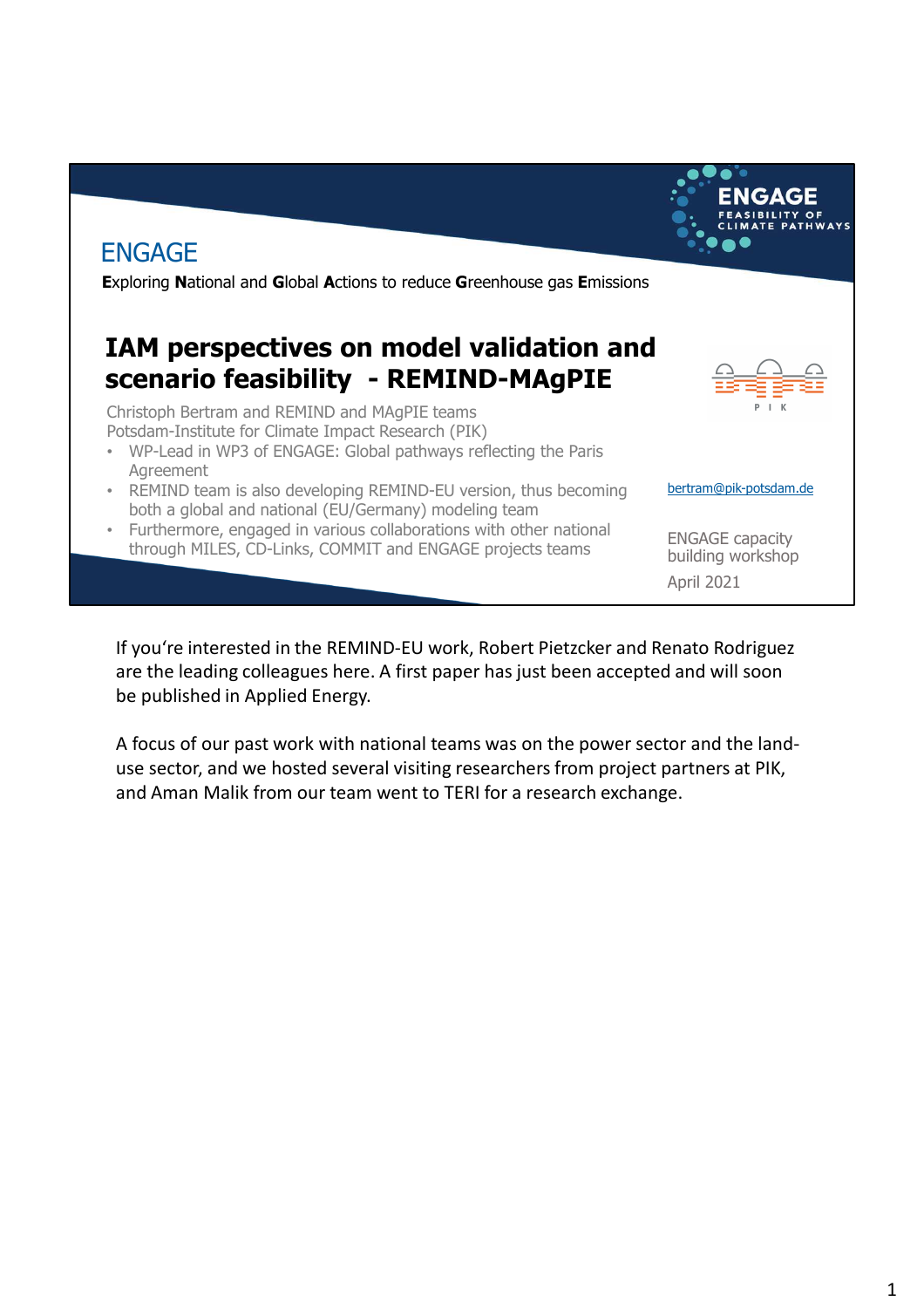#### **ENGAGE Further links for REMIND and MAgPIE Model name: Re**gionalized **M**odel of **In**vestments and **D**evelopment (**REMIND**) **Model type:** Integrated Assessment Model (coupled economy, energy, climate system) **Model documentation**: https://www.pik-potsdam.de/research/transformationpathways/models/remind ; https://www.iamcdocumentation.eu/index.php/Model\_Documentation\_-\_REMIND , https://rse.pik-potsdam.de/doc/remind/2.1.3 **Model availability:** https://github.com/remindmodel/remind (not including input data) **Model name: M**odel of **Ag**ricultural **P**roduction and its **I**mpact on the **E**nvironment (**MAgPIE**) **Model type:** Integrated Assessment Model (land-use-system) **Model documentation:** https://rse.pik-potsdam.de/doc/magpie/4.2.1 Peer reviewed publication: Dietrich JP, et al. (2019) MAgPIE 4 - a modular open-source framework for modeling global land systems. In: Geoscientific Model Development, 12, 4. 1299-1317 p. **Model availability:** Open Source at GitHub: https://github.com/magpiemodel/magpie (input data: https://doi.org/10.5281/zenodo.3829896 )

A peer-reviewed model documentation paper for REMIND is currently under open review in GMD. If interested, please have a look and contribute to the open review by adding comments to the discussion at https://gmd.copernicus.org/preprints/gmd-2021-85/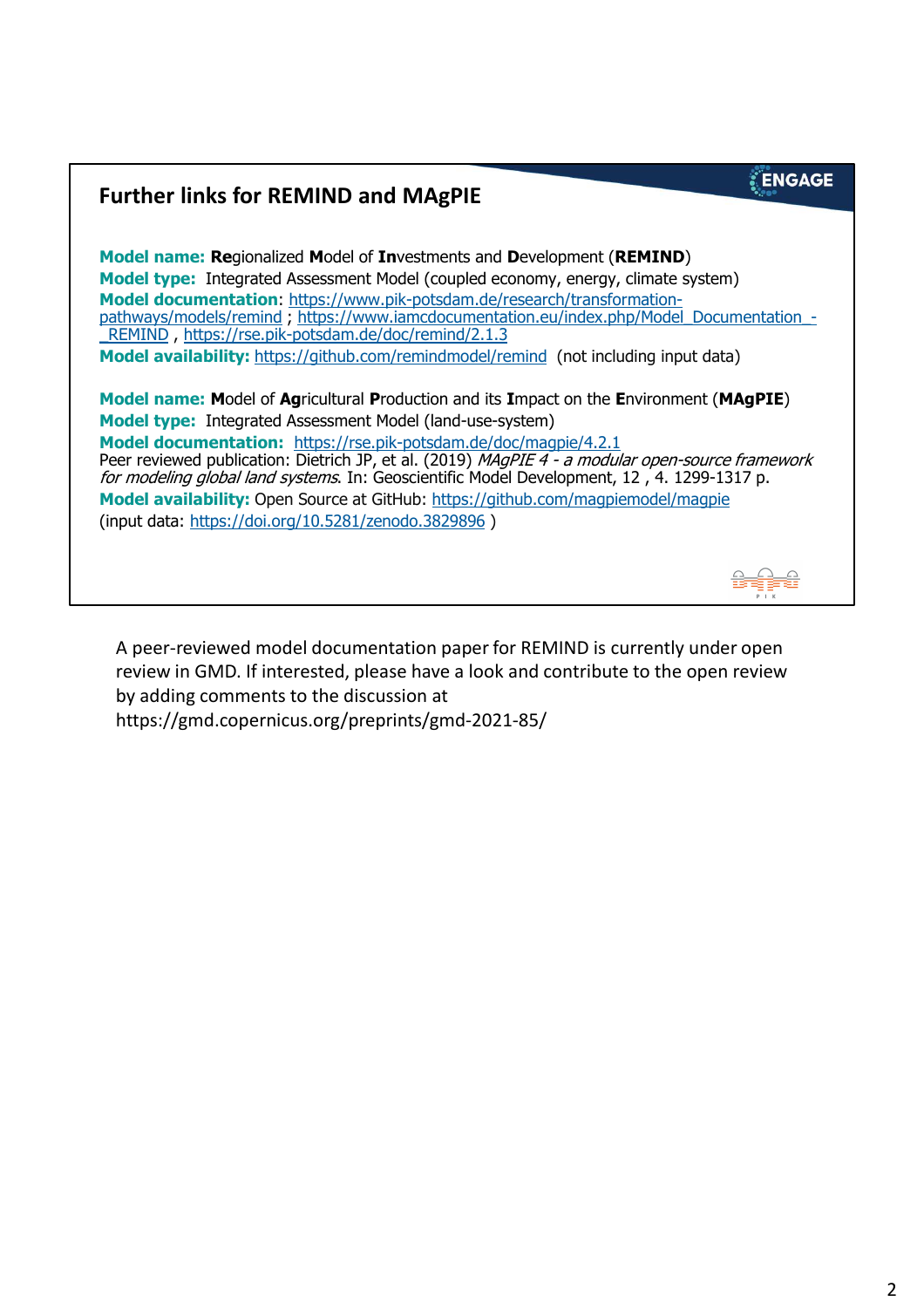### **ENGAGE**

# REMIND-MAgPIE: previous applications with links to validation and feasibility

3

**Model intercomparisons:** Participation in model intercomparisons, e.g. COMMIT, CD-LINKS, AR5 database, ADVANCE (VRE integration, 1.5-2°C mitigation), EMF-27, EMF30, EMF33, LIMITS / AMPERE / RoSE

**Model parts:** sensitivity analysis for different parts of the model:

- **Economics:** Luderer, G. et al. "Economic Mitigation Challenges: How Further Delay Closes the Door for Achieving Climate Targets." Environmental Research Letters 8, no. 3 (September 1, 2013)
- $\Rightarrow$ **Fossil sector:** Bauer, N. et al. "Global Fossil Energy Markets and Climate Change Mitigation – an Analysis with REMIND." Climatic Change 136, no. 1 (May 2016)
- **Renewables:** Ueckerdt, F. et al. "Decarbonizing Global Power Supply under Region-Specific Consideration of Challenges and Options of Integrating Variable Renewables in the REMIND Model." *Energy Economics* 64, no.<br>Supplement C (May 1, 2017); Pietzcker et al. "System integration of wind and solar power in Integrated<br>Assessment M
- **Feasibility of policy scenarios:** Kriegler, E., Bertram, C., Kuramochi, T., et al. (2018): Short term policies to keep the door open for Paris climate goals. Environmental Research Letters, 13, 7, doi: 10.1088/1748- 9326/aac4f1.

Please feel free to reach out to the respective lead authors or me (bertram@pikpotsdam.de) in case of specific questions regarding any of these studies.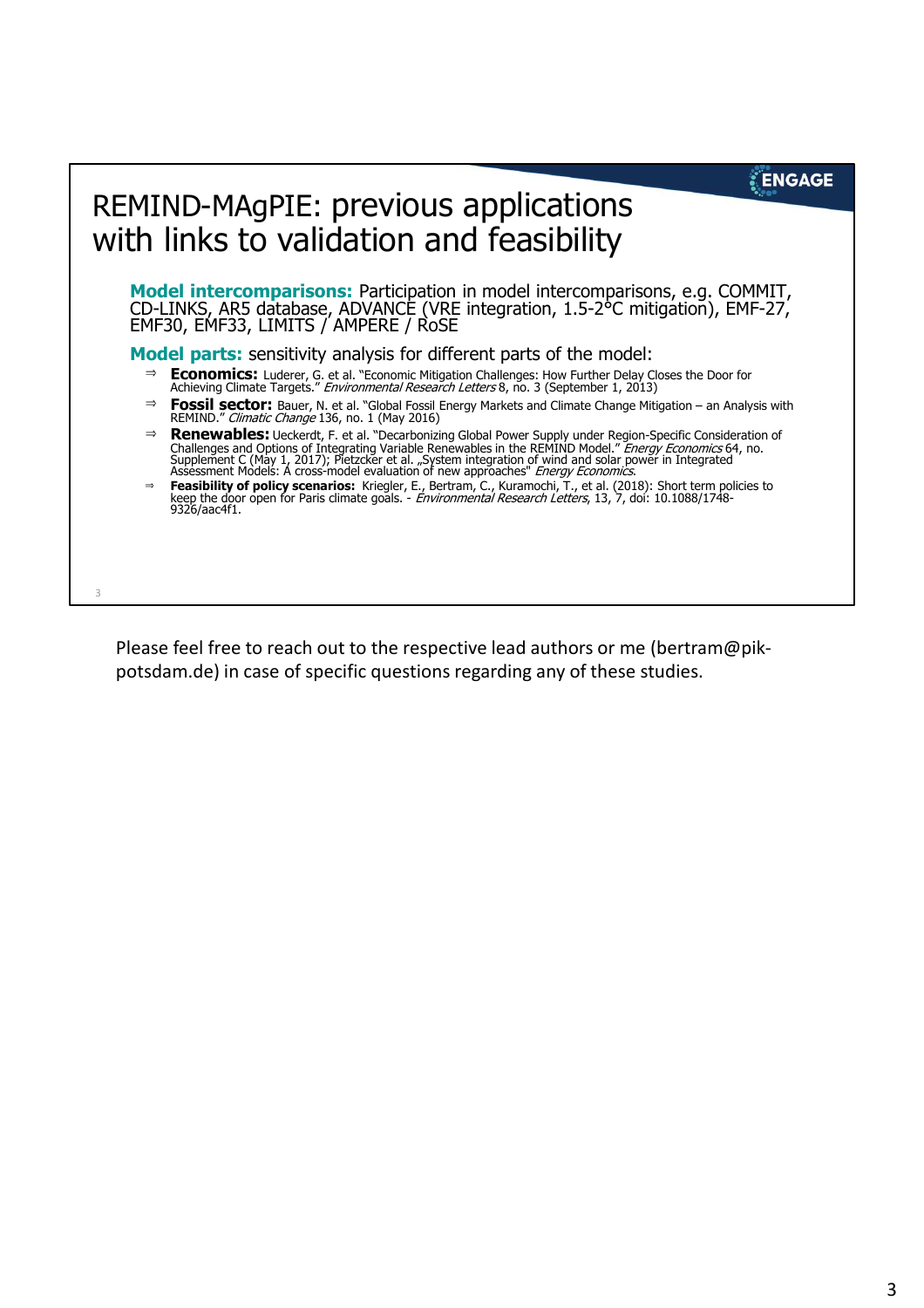### **ENGAGE**

## Insights on communication

4

- **Up-to-date data** as basis for model calibration and for techno-economic assumption in model has become even more important, as dynamics of technology development has increased
- **Transparent communication** about model's strenghts and weaknesses helps, and is being acknowledged by many stakeholders
- Clarity in terms of **terminology** helps a lot for discussions on feasibility (geo-physical feasibility, technical feasibility, economic feasibility, political feasibility, but also concepts of "what", "when and where", and "for whom", see Jewell and Cherp 2020 https://onlinelibrary.wiley.com/doi/full/10.1002/wcc.621 )

IAMs have been critiziced a lot for lack of up-to-date assumptions on some fastdeveloping technologies, thus underestimating especially PV potentials (and in turn putting excessive enfasis on technologies like nuclear and carbon capture and storage). The REMIND team, while also still underestimating the full extent of PVs dynamics from 2012-2020, consistently showed the highest potentials and widest ranges for possible PV futures, partly thanks to annual updates of the minimum bounds of what already was constructed and in the pipeline of construction.

The necessary lack of granularity (temporal, geographic, sectoral) of comprehensive global models should always be acknowledged, and its implications on robust and less robust outcomes.

Given that the most crucial feasibility (political feasibility) is the potentially least stable concept, it makes sense to not artificially constrain the range of possible futures to narrowly, but it's important to stress the assumptions on political and societal requirements for different pathways.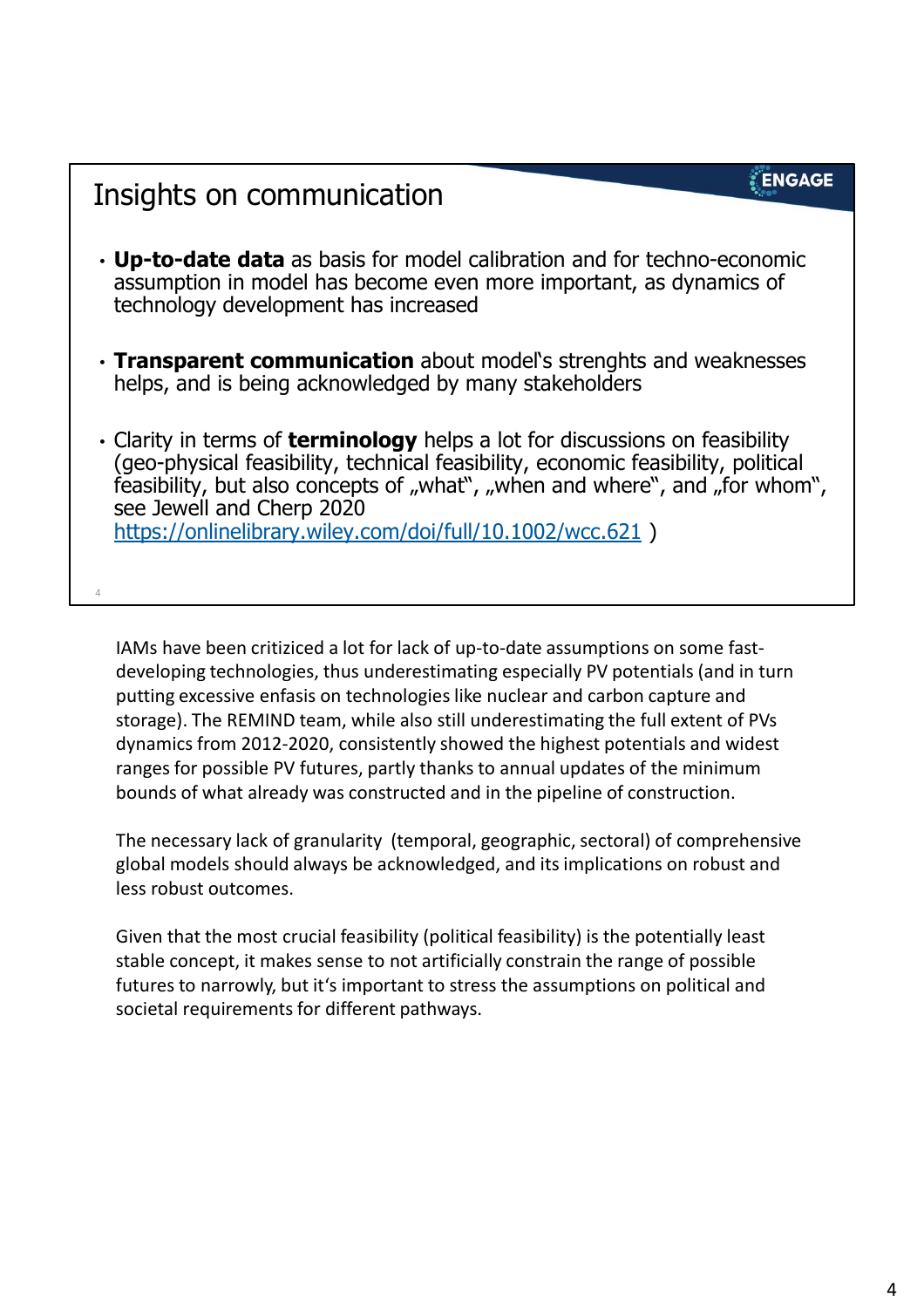

All these graphs come from big pdf files that are automatically generated after each model run and help the modeler to quickly get an overview of the key results of scenarios, and also for quickly diagnosing potential errors. The traffic-light system is used by MAgPIE for quickly identifying potential areas of concern in outcomes.